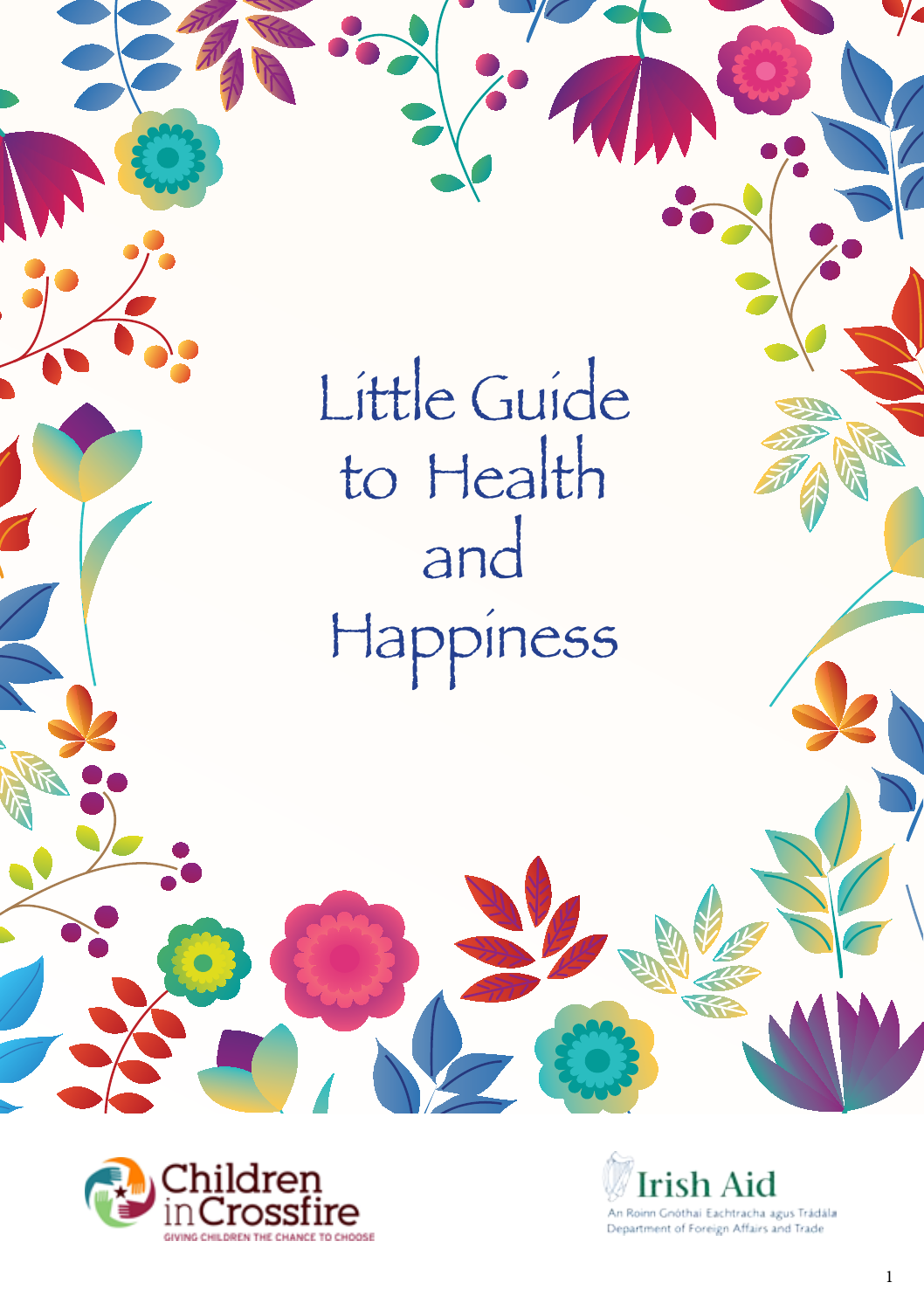

This Little Book of 'How To' tips and tools has been written to provide a number of very simple and natural remedies and recipes which you can use to help lead a healthy and happy lifestyle.

When thinking about our health and happiness, it is hard to ignore that of the planet we call home. We live in an increasingly connected world in which all people and planet rely on each other in order to sustain themselves.

The Sustainable Development Goals (SDGs) are a set of 17 different goals, established in 2015, which were set up to act as a framework for development, with the aim of being achieved by the year 2030. Through focusing on areas such as No Poverty, Gender Equality and Responsible Consumption and Production, the SDGs explore the interdependent

nature of the world, and look at actions we can all take to help create a place where all people, plants and animals are healthy and happy.

When considering the Sustainable Development Goals, due to their interconnected nature, it is difficult to focus solely on one goal in isolation. This Little Guide has been written in a way which will explore how we can all work to achieve Goal 3 - Good Health and Wellbeing, whilst also looking at the impact that this has on the other 16 SDGs.

Each page has been designed with a simple 'how to' method which we can all carry out to help lead a healthy and happy lifestyle, whilst also looking at the planetary impact which this action has, along with the relevant SDG(s) that this connects to.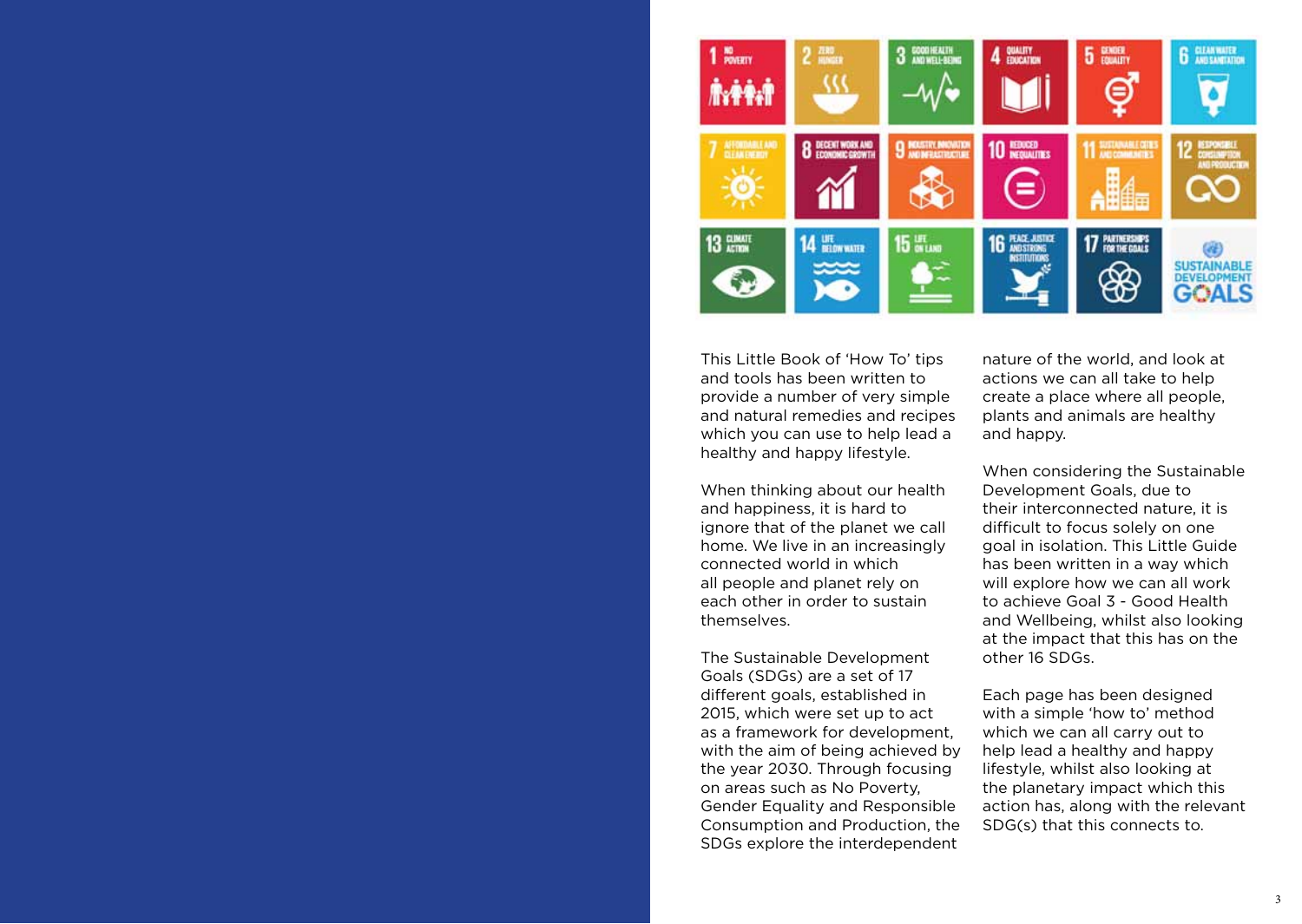# How to make Natural Homemade Shampoo

More often than not, shampoos that we use in our hair contain surfactants; the chemicals which create a sud-like texture in our soaps and shampoos. Although this is not harmful to our skin and hair, it can be very harmful to aquatic plant and animal life living below the water. Given the quantity of shampoo going down our drains daily, by switching to this homemade alternative, we can all help to create a safer and healthier environment for all our fish and marine plant life. Also, by creating our own homemade shampoos, we are able to sustainably minimize the amount of products which we buy and ensure that we reduce the amount of waste which we create.





### **MATERIALS**

For this, you will need:

- Mixing bowl/container
- • Large spoon or mixer
- A glass bottle
- 2 tbsp liquid honey
- 2 tsp coconut oil
- • 3 drops lavender essential oil

#### **Source:**

https://beautymunsta.com/homemadeshampoo-recipes-without-castile-soap/

## How to make Natural Homemade **Bread**



Did you know that the world produces enough food to feed 1.5x the global population, yet 795 million people across the world still live in hunger? Food insecurity is one of the biggest global challenges we face today. According to the World Food Programme, a massive 1/3 of all food that we produce gets wasted every year. In order to combat this, growing and making our own food is key. By following this recipe to make your own homemade bread, you can help ensure that you are consuming food that is not only healthy and sustainable for yourself, but also guarantee that you create no waste or add to this global issue.

**Source:** https://www.concernusa.org/story/top-9-causes-world-hunger/



#### **MATERIALS**

For this, you will need:

- Mixing bowl
- • Large spoon or mixer
- Baking sheet/tray
- 250g plain white flour
- 250g plain wholemeal flour
- 100g porridge oats
- 1 tsp bicarbonate of soda
- 1 tsp salt
- 25g butter
- 500ml buttermilk

**Source:** https://www.bbcgoodfood.com recipes/1432/irish-soda-bread

5

#### **METHOD**

4

Using a mixing bowl or container, squeeze in 3 tablespoons of liquid honey. To this, add 1 tablespoon of coconut oil and 3 drops of lavender essential oil. Stir together using a large spoon or mixer to form a creamy shampoo.

**Tip:** By using a re-usable glass bottle rather than one made from plastic to store your shampoo, you will be creating less plastic waste and helping to clean up the environment!

#### **METHOD**

**Step 1:** Preheat your oven to 200C/gas 6/fan 180C and dust a baking tray with flour. Mix the flour, oats and bicarbonate of soda together in a large bowl, and rub in the butter using your fingers. Pour in the buttermilk and mix quickly, then bring the dough together very lightly with your fingertips.

**Step 2:** Place the dough on the baking sheet/tray and score a deep 'X' across the top to help the dough cook right through. Bake for 30-35 minutes until the bottom of the bread sounds hollow when tapped. If it doesn't appear ready after this time, turn the bread upside down and bake for a few minutes more.

Once cooked, transfer to a cold surface to cool down.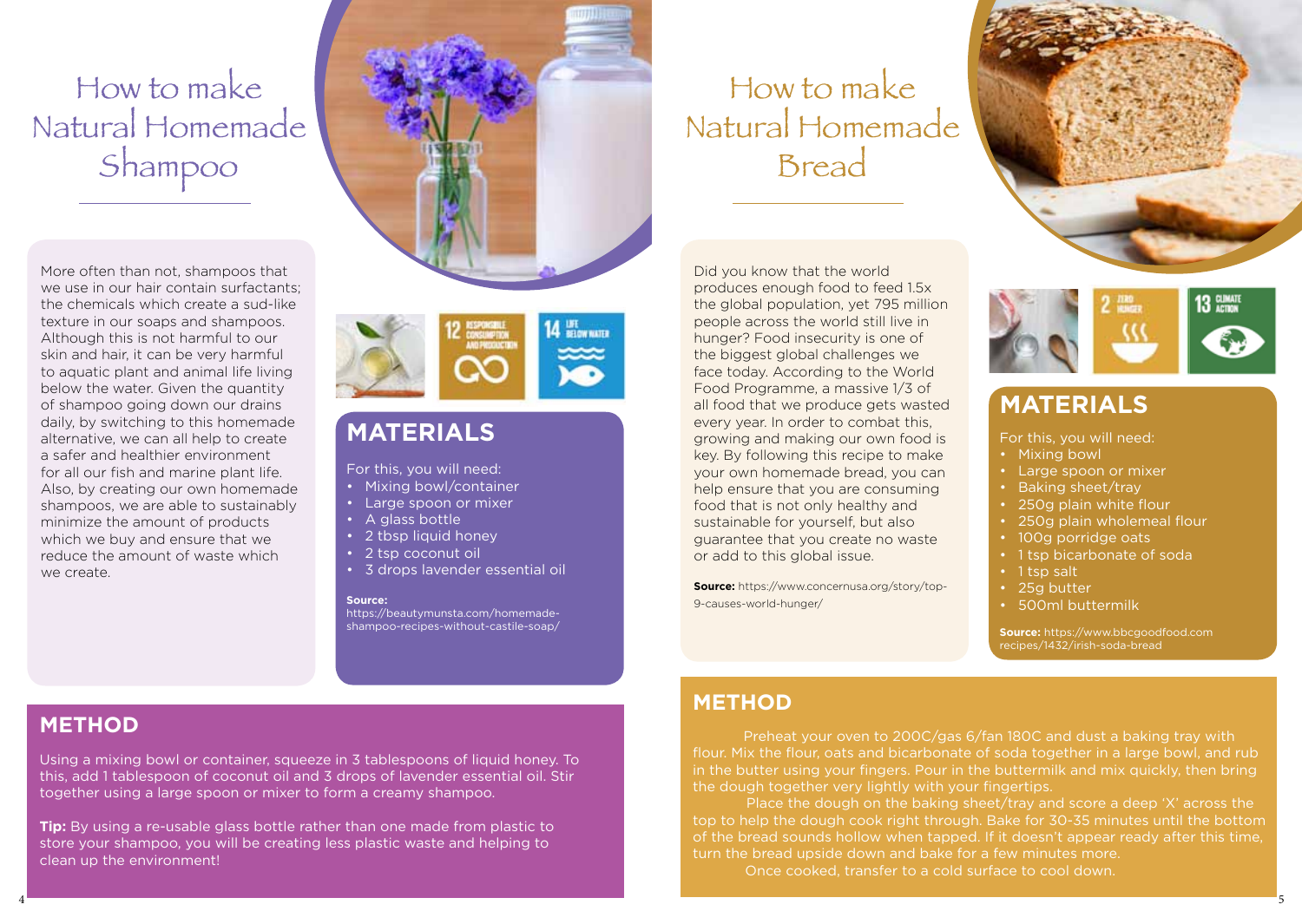# How to make Natural Homemade Toothpaste

Many of the toothpastes that we use on our teeth contain chemicals such as phosphorus, which can be very harmful to marine life and environment. Through the disposing of toothpaste through our drains, we release tonnes of phosphorus into our seas and oceans every day, which causes a huge build-up of algal growth in our waterways. In order to survive, these decomposing algae rely on breathing in the oxygen from the water in which they live. By doing so, the oxygen which many other marine plants and animals rely on is removed, creating huge areas in which no other marine life can flourish. Through choosing this homemade toothpaste, we can all massively decrease the levels of phosphorus which we release and help to ensure that our marine life and environment is sustainably managed and protected.





### **MATERIALS**

For this, you will need:

- • Sterilised glass jar or container
- 1/4 cup baking soda/bicarbonate of soda • Water
- 
- • 1-2 drops peppermint, spearmint, anise or cinnamon essential oils (optional)

**Source:** https://www.theguardian.com/ lifeandstyle/2016/feb/23/make-your-owntoothpaste-lotion-ingredients-environment

# How to grow your own wildflowers

Did you know that the majority of the roses that we buy in the supermarket are grown in countries such as Ethiopia and Kenya, with Ethiopia exporting a massive 80 million flowers a year to Holland alone? Did you also know that only 3% of the profits made on the selling of these products ever returns back to the countries in which they were grown? This means that when we buy a bunch of roses from the supermarket at £40, only £1.20 of this ever reaches its country of origin, where it then has to be divided amongst the various individuals involved in growing it. By growing our own flowers, not only can we add some beauty to our surrounding environments, but we can also help to boycott this system of flower trading, and help to create a world which is fair and compassionate for all.

**Source:** https://oxfamblogs.org/fp2p/should-webuy-roses-from-ethiopia/

### **METHOD**

Begin by removing any weeds from the area which you wish to plant using your hands to pull them out of the ground. Following this, dig the area you are growing on so that the ground is broken up and loose. Using your hands, press down on the top of the soil to make it firm and run a rake over it; this will create a seedbed for a new lawn.

Pure wildflower seed should be sown at 1g per sq metre, or if using a mix of wildflower and grass seed mixes, seeds should be sown at 5g per sq metre. Hint: by mixing your seed with silver sand, it can become easier to handle.

To ensure that your seed is scattered evenly, sow half of it lengthways and the other half widthways. Rake this in lightly and water thoroughly. Leave to grow naturally.



Begin by sterilising your glass jar or container by placing it in a large pot of boiling water for 10 minutes. After letting this cool, add the baking soda to your jar/container and slowly add in water until you get a thin paste. If you prefer a flavoured toothpaste, add one or two drops of essential oils to the paste and mix well.

**Tip:** By using a bamboo toothbrush instead of a plastic one, you will creating less plastic waste and helping to clean up the environment!

6

10 **HEUCED** 

#### **MATERIALS**

For this, you will need:

- Mixing bowl/container
- • Large spoon or mixer
- A glass bottle
- 2 tbsp liquid honey
- 2 tsp coconut oil
- • 3 drops lavender essential oil

**Source:** 

https://beautymunsta.com/homemadeshampoo-recipes-without-castile-soap/

7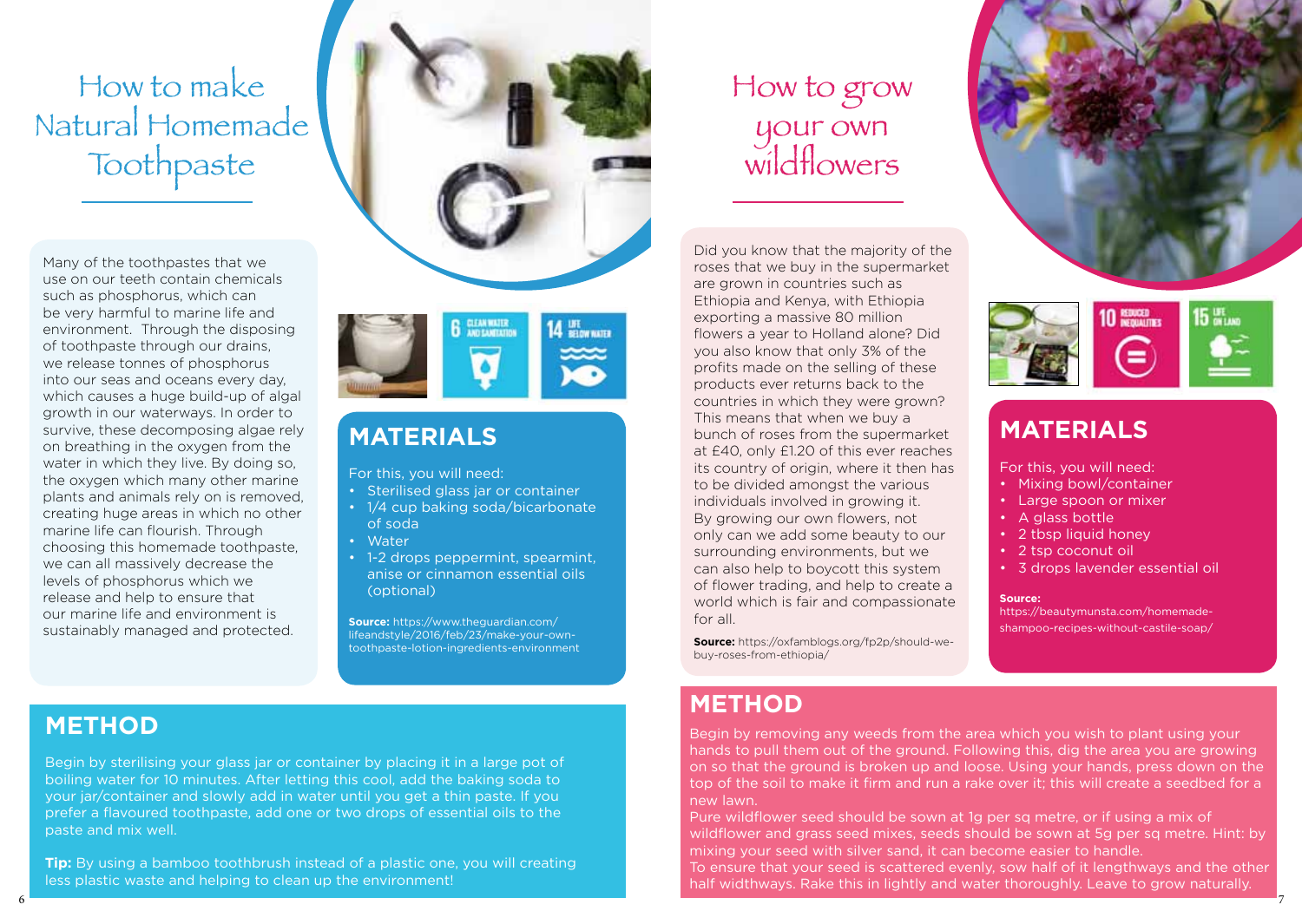# How to repair Ripped Jeans

Did you know that in order to produce just one pair of blue jeans a massive 1,800 litres of water is needed? Due to the process involved in the growing, washing and dying of cotton to make the denim for our jeans, a huge amount of water is required. However, due to the chemicals involved in this process, this water can then no longer be used for other purposes, and is often discarded into our rivers and oceans. It is estimated that up to 20% of the world's industrial water pollution is associated with the manufacturing of clothes, and that 85% of this is due to the process involved in dying fabrics. Rather than simply buying a new pair of jeans when our old jeans rip or tear, by learning how to repair them, or reusing the material for other things, we can all help reduce the amount of water and energy which is used to make a pair of jeans, whilst also cutting down on our consumerist footprint.

**Source:** https://www.fluencecorp.com/bluejeans-water-footprint/



### **MATERIALS**

For this, you will need:

- Thread
- • Needle
- • Fabric
- • Scissors
- Fabric pins

**Source:** https://www.ehow.com/how\_12165671\_ fix-ripped-jeans-sewing-machine.html

#### **METHOD**

**Step 1:** Begin by cutting a patch out of your selected fabric; ensuring it is slightly larger than the ripped area of your jeans. Note: the shape of the fabric you cut doesn't matter, as this will be sewn on to the inside of the ieans.

**Step 2:** Turn the jeans inside out, and place the fabric on top of the ripped area of the jeans you wish to cover. Note: ensure the pattern or colour of the fabric is face down away from you.

**Step 3:** Place two fabric pins (approximately 2 inches apart) in to the material and the jeans to connect them and to hold the material in place. Thread the needle with a piece of thread which is around twice the length of the perimeter of the fabric you are about to sew and secure with a knot at the end.

**Step 4:** Begin your stitching by feeding the needle through the fabric into the jeans and back out again.

**Step 5:** Repeat this motion until you have stitched around the whole piece of fabric. Finish off by tying a secure knot.

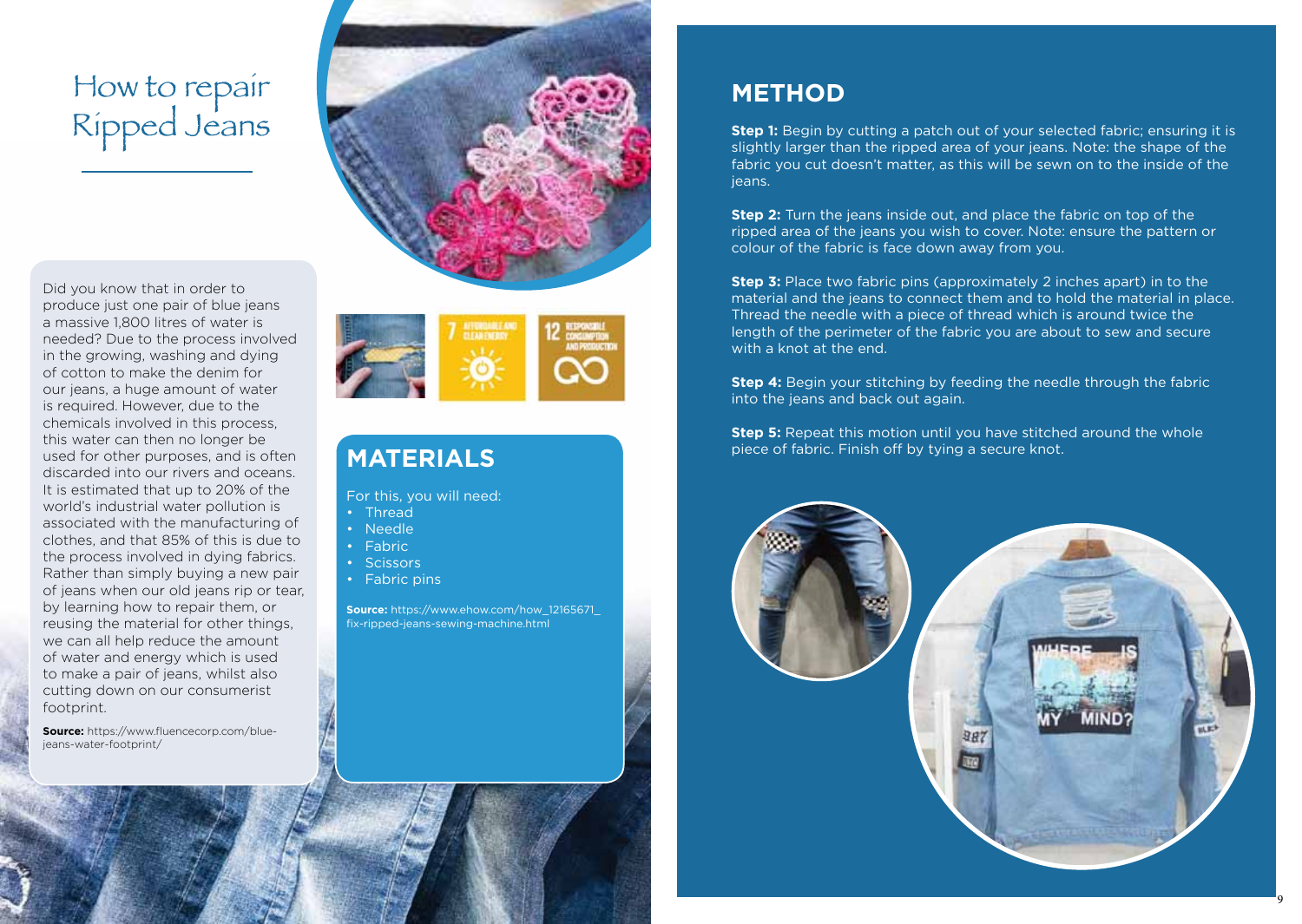# How to make Natural Homeade Beeswax candle

Bees play a crucial role in the lifecycle of us all. As they pollinate and help with the growth of many of the crops and food we consume. With increasing effects of climate change, pollution and pesticides in the environment, bees across the world are struggling to survive. By making use of beeswax rather than paraffin to make our candles, we can help to protect beehives, along with the fields and crops which bees visit to gather their pollen.

As well as this, as with many things that burn, many candles when lit produce particulate matter into the air; solid particles in the air which can be hazardous when breathed in. As this matter is so small, when breathed in, particulate matter from candles can cause respiratory problems for many people and animals. Through choosing beeswax over paraffin, due to the natural ingredients used, you can guarantee that no toxins are released into the air, ensuring it is a much healthier option for all.



3 GOOD HEALTH

### **MATERIALS**

For this, you will need:

- Square braided cotton wick
- 4 jars/glass containers
- • Scales
- Wooden skewers (cut in half) or pencils
- 12 oz. beeswax
- 12 oz. coconut oil
- • 4 jars/glass containers
- Large glass measuring cup/jug
- • Old recycled newspaper

**Source:** https://www.divnatural.com/how-tomake-beeswax-candles-natural/

\*Beeswax can be found at your local Beekeeper Association, health food shop or online

### **METHOD**

**Step 1:** Using scales, measure out 12 oz. of beeswax in a large glass measuring cup/jug. Pour a few inches of water into a pan and put it on the oven over a medium heat. Place the measuring cup/jug into the water until the beeswax has melted. (Note: do not heat your beeswax over a high heat or it could set alight).

**Step 2:** Whilst the beeswax is melting, cut up the wicks so that they are a few inches taller than the jars you are using. Once the beeswax has begun to melt, carefully dip one cut wick into the wax and lay it out straight on a sheet of newspaper. Place a skewer at one end of the wick to hold it down and gently pull at the other end to ensure it is straight. Repeat the same with the other wicks and allow to dry.

**Step 3:** Using the scales, measure out 12 oz. of coconut oil and add to the beeswax once it has almost completely melted. Stir well.

**Step 4:** When beeswax/coconut oil mixture melts, stir carefully with a wooden skewer. Pour this mixture into a glass jar until the jar is around 1/5 of the way full. Immediately place a piece of wick into the centre of the jar so that it touches the bottom. Hold the wick in place gently until the wax hardens enough for it to stand freely on its own, and then set to one side to harden completely. Repeat this with any other jars you are using.

**Step 5:** Rest a skewer on top of each jar, and gently wrap a wick around each skewer to make sure it's positioned straight. When secured, pour in the rest of the hot wax/oil mixture, ensuring that you leave a little space at the top of the jar. Set aside to cool completely. This will take between 12-24 hours to completely dry out.

**Step 6:** Once dried, cut the wicks at the top, ensuring to leave 1/4 – 1/2 inch for lighting.

**Step 7:** Set them alight and enjoy your beautiful new candles! Note: you may have to hold the flame over the wick a little longer in order to light your beeswax candle.



11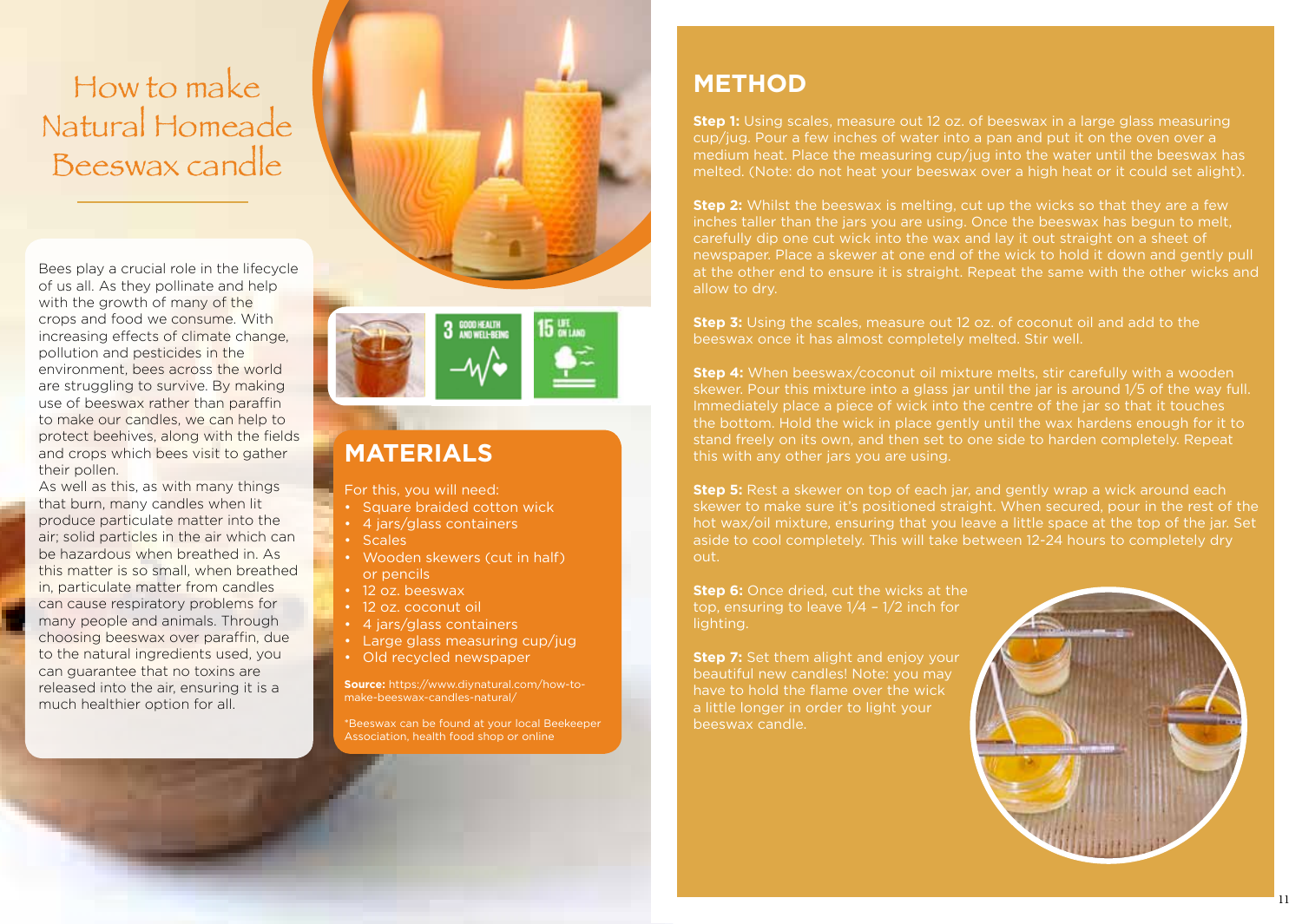## How to make natural Homemade Teas

Did you know? So many of the everyday plants which we find in our parks and gardens can be used to make healthy teas full of vitamins and minerals which can help to boost our immune systems, support digestion and help with aches and pains. When looking at SDG 3, 'Good Health and Wellbeing; ensuring healthy lives and promoting well-being for all at all ages', looking after our own health and wellbeing is key.



GOOD HEALTH

### **MATERIALS**

For the following, all you need is to pick the leaves and flowers from the following plants and add some boiling water to make a tea:

- • Dandelions
- • Red Clover
- • Meadowsweet
- Nettles

\*Note: if you wish for these plants to last longer, by storing them in a warm dry place, such as a hot press or warm cupboard, you can dry them out and use them to make tea on a later date.

#### **METHOD**

Dandelions have multiple medicinal uses. The leaves of the dandelion plant are 'bitters' which when boiled with water and consumed as a tea help to support digestion, support kidney function and are rich in chlorophyll and vitamins. The flowers from red clover plants are rich in phyto-oestrogens which are particularly useful to help balance hormonal changes for women. The flowers from the meadowsweet plants are very rich in salicylates which help to eradicate heartburn and indigestion, pain and can assist with possible cancer protection.

Nettles also have multiple uses. When made into a tea, nettle leaves are often used to help treat pains and inflammation associated with osteoarthritis. Nettle tea has also shown promising effects on managing blood sugar levels, and can help to prevent diabetes and heart disease due to its high levels of polyphenols.

\*Note: when picking the leaves from the nettle plant ensure to wear gloves or cover your hands to avoid getting stung. However, once picked, the sting is no longer present in the leaves and so these can be handled easily.





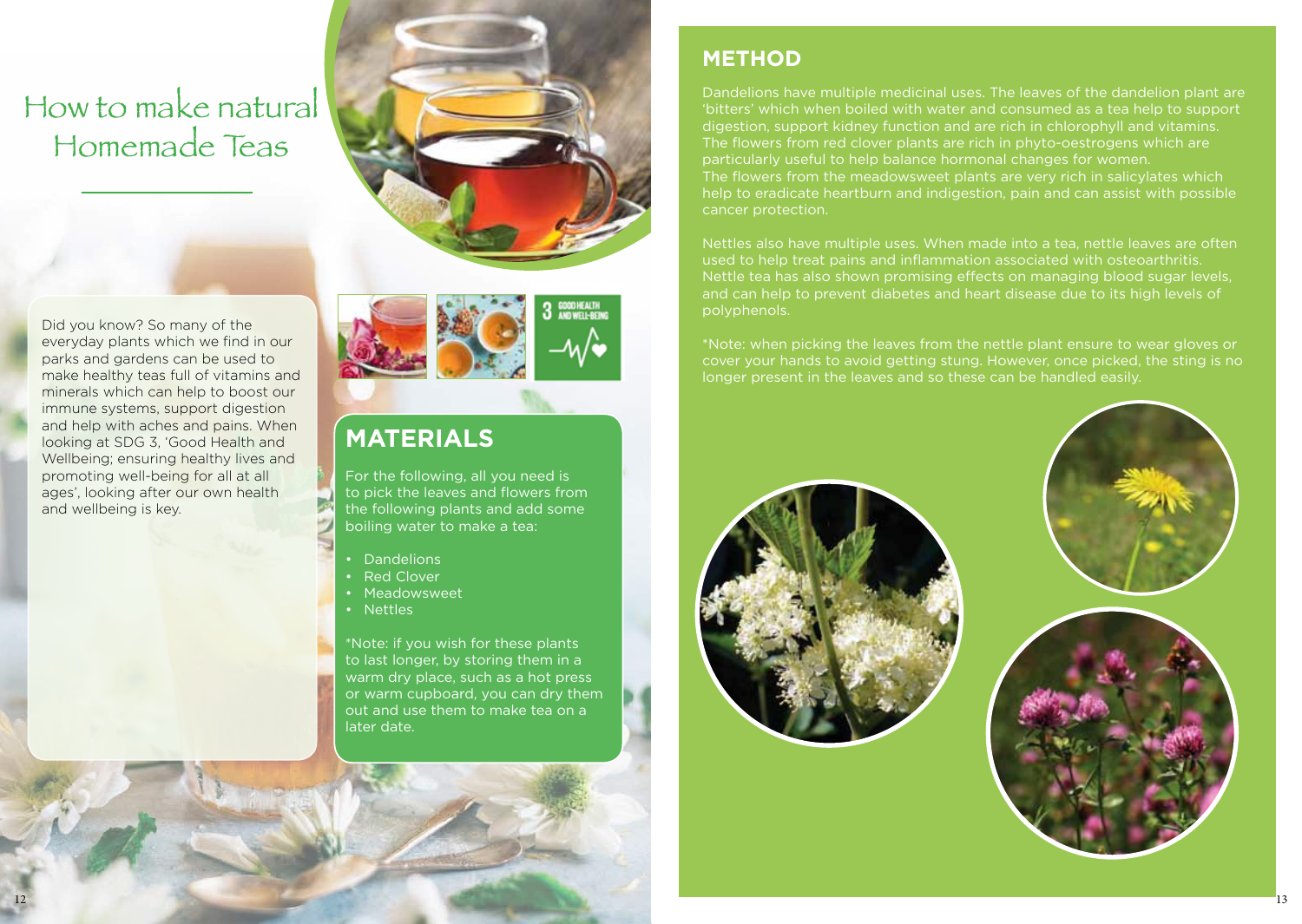

The Five Ways to Wellbeing are a set of simple everyday actions which we can all take to boost our own health and wellbeing. Developed by the New Economics Foundation, these five ways are based on research done on how we can all develop a long term plan for ensuring we all lead healthy and happy lives.